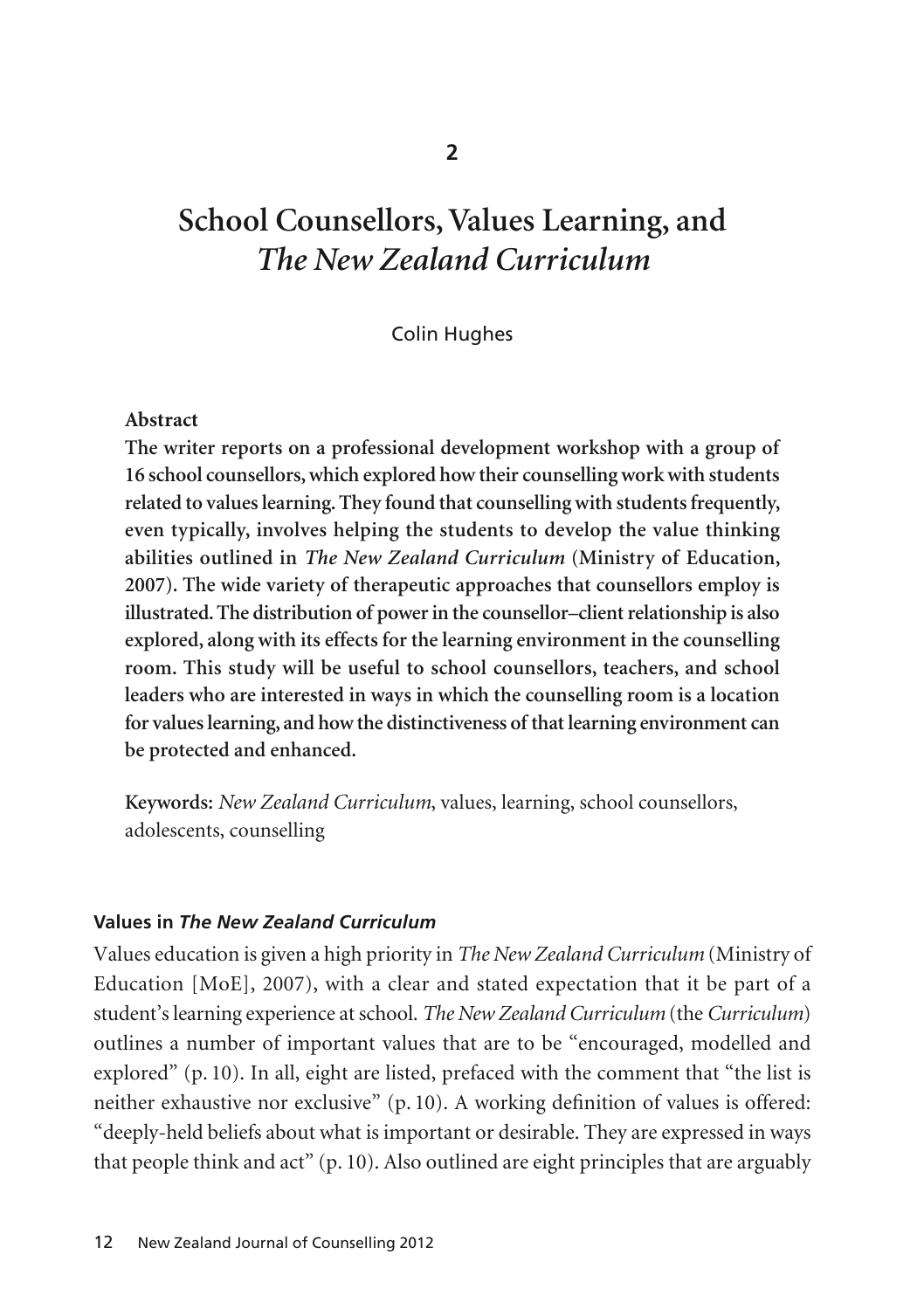a kind of value and that are to "lay the foundation of curriculum decision-making" (p. 9). The document states that it is expected that students will learn about their own values and different kinds of values, such as "moral, social, cultural, aesthetic and economic," and that they will "explore New Zealand cultural values as well as those from other groups and cultures" (p. 10).

In addition, students are to develop certain abilities. The *Curriculum* lists these as the ability to:

- *Express their own values;*
- *Explore with empathy the values of others;*
- *Critically analyse values and actions based on them;*
- *Discuss disagreements that arise from differences in values and negotiate solutions;*
- *Make ethical decisions and act on them.* (MoE, 2007, p. 10)

This article focuses on the relationship between counselling in a school setting and the *Curriculum* mandate to develop the abilities listed above with the students who are school counsellors' clients. Hughes (2009) illustrated the many ways in which school counsellors contribute to student learning around the five Key Competencies, another central aspect of the *Curriculum.*<sup>1</sup> This article illustrates the ways in which counselling and the role of counsellors can make a distinct and significant contribution to student learning. It seeks to further illustrate that contribution by exploring with a group of school counsellors how their work with students might relate to the ongoing develop ment of their clients' abilities around values. All the counsellors who took part have consented to the publication of the outcome of these discussions.

## **Counsellor workshops**

In exploring the relationship between counselling in schools and the development of students' abilities in relation to values, I invited all Eastern Bay of Plenty school counsellors to take part in an interactive professional development workshop that I designed for this purpose. Sixteen school counsellors chose to take part in two parallel workshops.

Each workshop began with a short introduction to the five abilities relating to values, as outlined in the *Curriculum*. I proposed that the problems that students brought to our counselling rooms were value-laden accounts of their experience. I offered the counsellors a series of fictional scenarios typical of the presenting problems that school counsellors encounter.2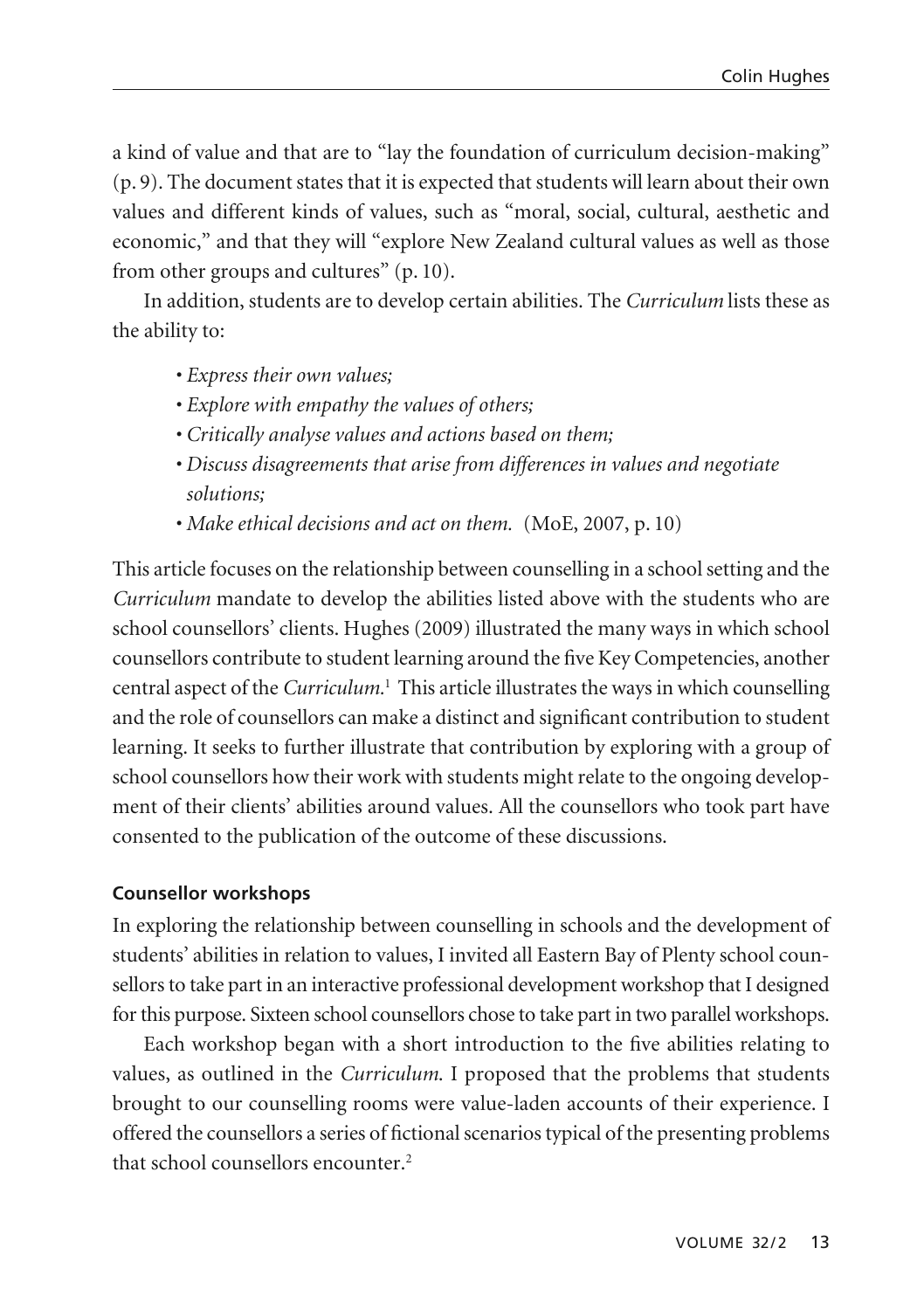The task of the counsellors, in small self-selected groups of two or three participants, was to look at each scenario in the light of one of the five abilities listed above. Counsellors were to reflect on their practice, detail what counselling approaches they might use to help students with the presenting problem, and reflect on how that work might encourage, model, explore, and develop these abilities with the students.

Group discussions were recorded and summarised by the participants on workshop sheets. I represent these below, commenting on theoretical constructs to illustrate approaches to counselling and abilities relating to values.

#### **Results**

#### *1. Helping students to express their own values*

#### **Scenario**

*Max, a year-11 student, comes to see the counsellor because he feels so bored at school. He has been getting into trouble at both home and school for his lack of progress, his failure to stay focused in class, and distracting others. He blames his teachers for his being bored. "It's their fault, not mine. If they weren't so boring, I wouldn't be getting into so much trouble."* 

Counsellors suggested that Max had some blaming beliefs/values that were selflimiting. They expressed the view that as long as he believed it was the teachers' fault that he was bored, he was stuck in his boredom, as he had little power to alter their teaching. Rational Emotive Behaviour Therapy in particular proposes that blaming beliefs are self-destructive (Dryden & DiGiuseppe, 1990).

Some counsellors also noted that the value Max placed on boredom seemed to be totally negative. A new framework that allowed enquiry to proceed in ways that were non-blaming and that explored how Max could use boredom productively was needed if he was to find a way forward to a more successful school and life experience.

Counsellors started by empathetically acknowledging Max's boredom. There was agreement that this stage of counselling would not be rushed. Max would need to know that the depth of feeling he had expressed about his problem was understood and respected before he could begin the journey of exploring and challenging his beliefs/ values and find others that served him better. The skill of the counsellor in listening empathetically, and accurately reflecting back to Max his beliefs and values regarding his problem, was illustrated by counsellors using Hermansson's (1998) eclectic coun selling model known as ARPI (attend, respond, personalise and initiate). This approach takes the client's opening statement and reflects it back to the client with ever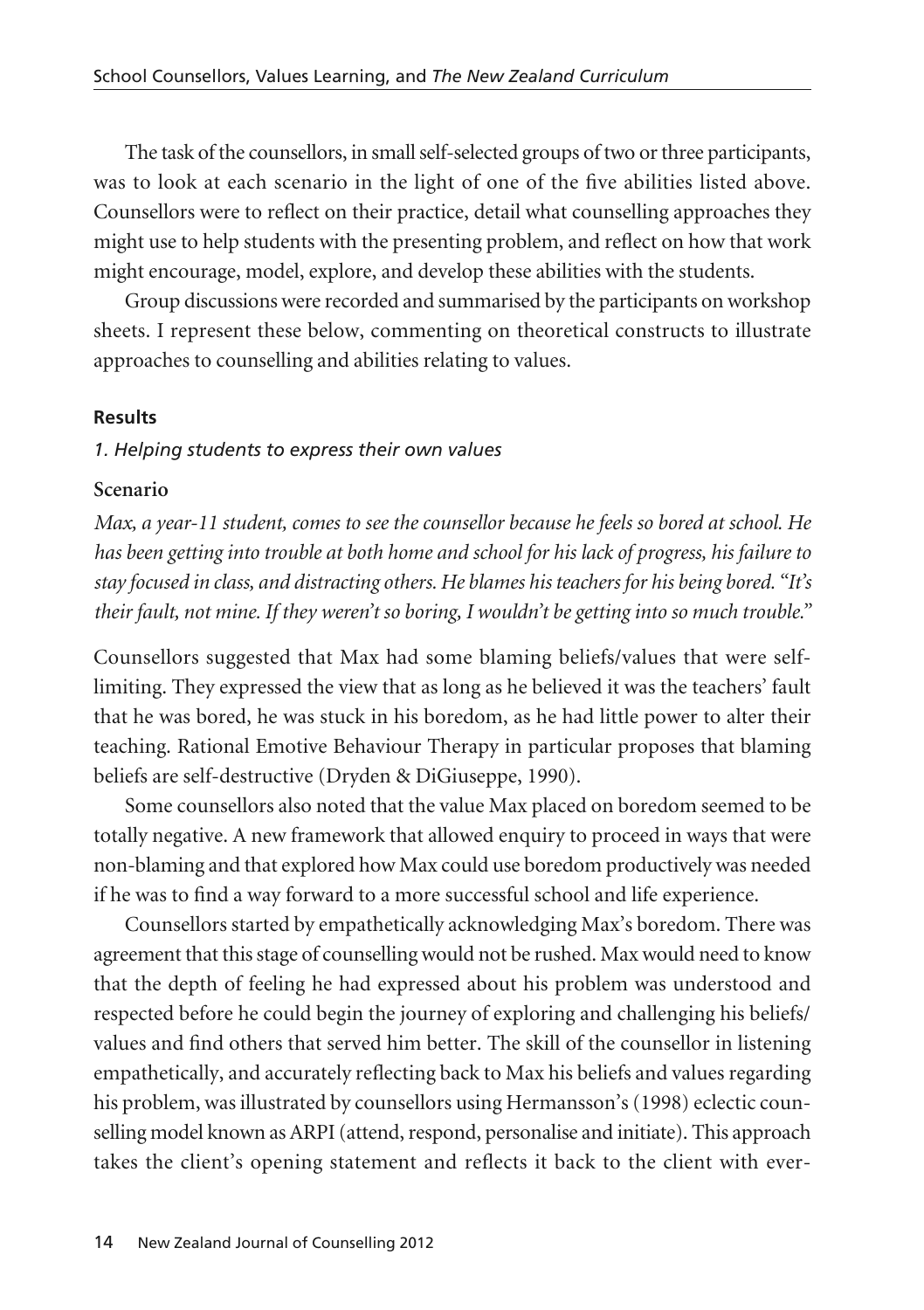increasing depth and direction, starting with a counsellor's simple acknowledgement of the client's feelings.

Research shows that the quality of relationship between counsellor and client is the most critical factor for successful counselling outcomes, whatever the counselling modality (see Cooper & McLeod, 2011; Duncan, Miller, Wampold, & Hubble, 2010; Manthei, 2012). Empathy is one of the core elements that contribute to that quality (Bohart & Greenberg, 1997). For the client to know that the counsellor has heard and understood what they are really feeling is an important step in establishing that empathy.

These counsellors next moved to a more complete statement that included **why** Max was feeling the way he was. "You feel it's unfair because you're being blamed for distracting others in class when it's really the teacher's fault that you're bored, not yours." Here, Max's feelings are put into the context he has given in describing the problem. The counsellor's tone of voice would be inquiring, seeking confirmation from the client whether or not the statement was accurate. With the counsellor's help, some of Max's strongly held beliefs have been expressed (the first values-related ability) and they have been expressed in a way that lays a helpful platform for further analysis as well as creating the potential for client action.

Continuing to follow the ARPI model, these counsellors would move to a statement that places the feeling in the context of both what the client **can't do**, and what he wants to be **able** to do. This begins to shift the focus away from others, to a more personalised framing of the problem. "You feel frustrated because you don't know how to deal to boredom without getting into trouble, but if there is a way of doing it, you would be interested."

The power of being deeply listened to can open pathways of profound change if that listening can be captured in words that accurately express the heart of what the client is saying. To be really heard on an issue of importance is an experience of both great relief and hopefulness, and hopefulness promotes change (Weingarten, 2010). There is also something powerfully progressive about taking something that is an internal experience, such as boredom, and putting it in the space between people, as happens when clients find words that accurately express their feelings, beliefs, and values. This is a kind of externalising (White, 2007) and can at times be so powerful that this alone can be enough of a catalyst for self-reflection and change.

Counselling conversations often move into helping students to then "**critically analyse their values and the actions based on them"** (the third *Curriculum* ability). As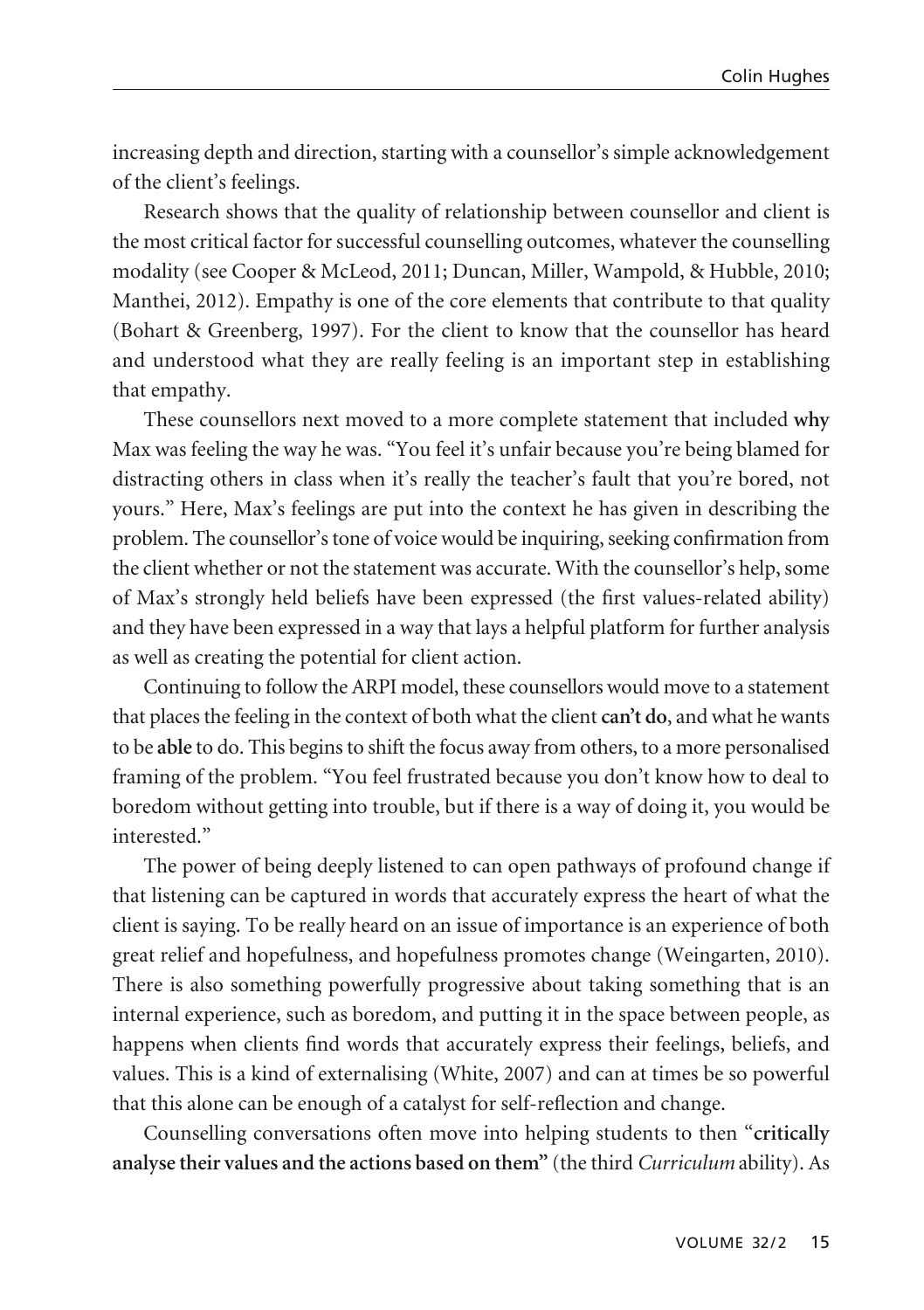the *Curriculum* implies, actions are influenced by beliefs. The connection, however, between beliefs and actions is not always obvious and can operate in a kind of subterranean way. Further, beliefs and values have their birth and gain sustenance in social contexts (Winslade & Monk, 1999). That connection, too, is sometimes far from clear, and young people as well as adults may find themselves unable to think outside the box of the meaning their particular context has supplied them with.

Exploring how our values and beliefs are influenced by the environment around us, how those values affect our actions, and discovering alternative viewpoints can be both liberating and powerful. Such explorations give young people access to understandings that open up new landscapes of reflection that can then show themselves in fresh and liberating actions.

From a different perspective, counsellors trained in narrative approaches (White, 2007) used this scenario to ask questions that would help Max review his location in a storyline where he saw himself as a victim upon whom teachers inflicted boredom. Monk put it this way:

*A counsellor using a narrative approach wants to deconstruct the problem that is presented. He or she asks questions that give the client an opportunity to explore various dimensions of the situation. This helps reveal the unstated cultural assumptions that contribute to the original construction of the problem.* (Monk, 1997, p. 8)

The counsellor's questions position boredom as the problem to be addressed, not the teacher or the client. This situates the problem as outside the client and acting on the client. Externalising conversation avoids blaming a client and client resistance by separating the problem from the person and giving it a name, while at the same time inviting the client to take responsibility to act on the problem.

The counsellor explores with Max the effects that boredom has on him, including its impact on how he feels about himself and his sense of identity, and how the problem affects on his school ambitions and on other important people in his life. The questions may also explore the tricks the problem uses to get control in Max's life. Inquiry may be about the persuasive ways the problem argues its case to get mastery over Max, and the various allies the problem has that it calls on to assist it gain control—for example, anger. The counsellor's stance here is that of an "investigative reporter" (White, 2005).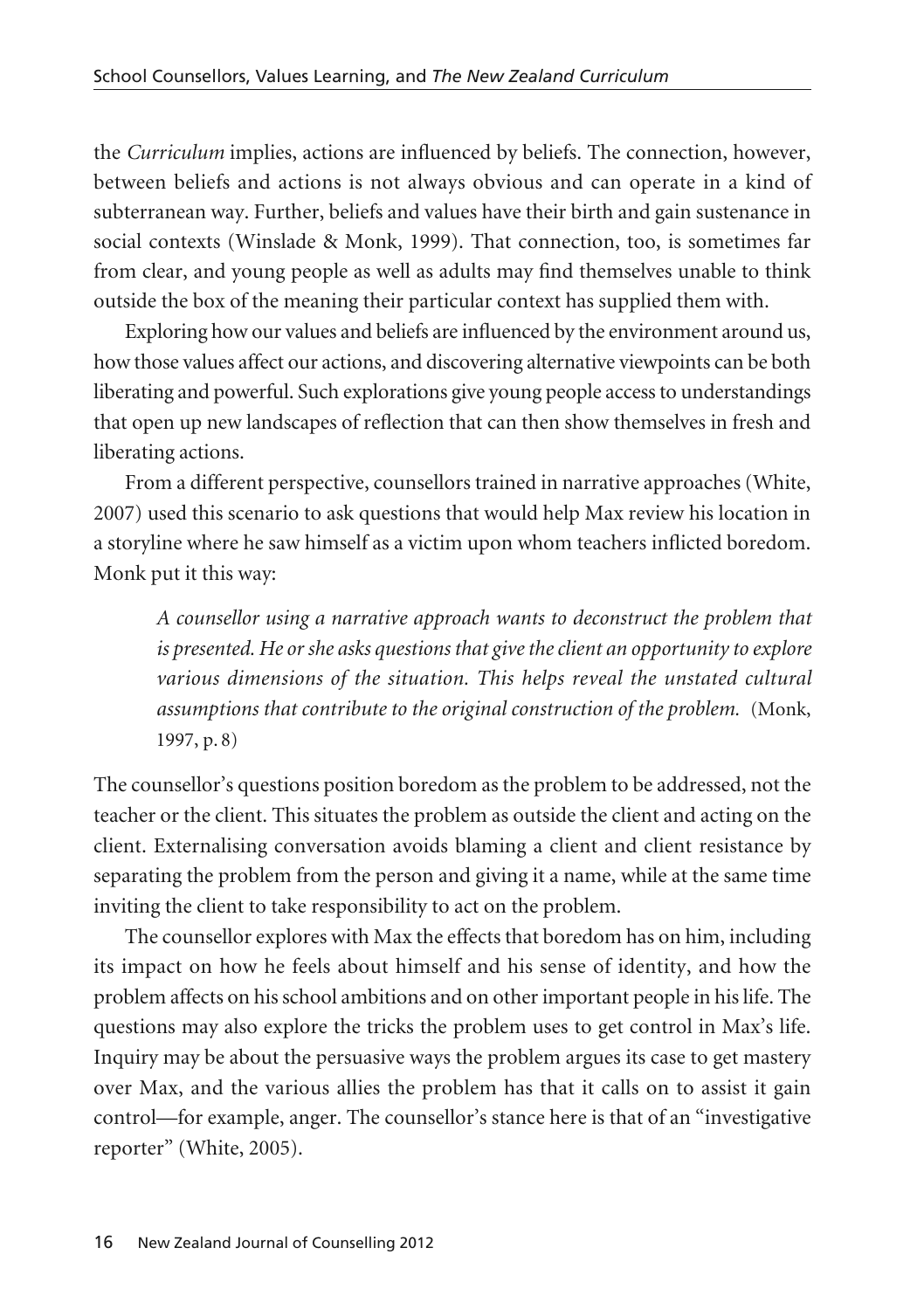The following is an abbreviated list of narrative-style questions provided by counsellors in the workshop:

- Max, can we take a few minutes to explore this boredom thing, because it sure sounds like Boredom has been causing you no end of trouble?
- When at school, is Boredom attacking you all the time, some of the time, or most of the time?
- So when you get an attack of the boredoms, what do you do? What else do you do?
- How successful are these strategies at solving the Boredom troubles?
- Do these strategies have any bad side effects? What are they?
- If Boredom continues to have its way, what do you predict might be different in, say, six months' time?
- Do you see Boredom more as a friend or more as an enemy?
- Who is more in charge, you or Boredom?

Students respond well to externalised conversations, finding it a new way that is non-blaming and genuinely explorative in which they can talk about what is happening to them. Questions now begin to focus on **exceptions** to the dominant story of boredom calling the shots, focusing on those times when the problem has **not** been completely successful in getting its own way. "Despite appearances to the contrary, problems are never totally successful in their ambitions for people's lives and relationships" (White, 2005, p. 3).

Possible questions included:

- Max, has there ever been a time that you have done something that has kept Boredom pretty much at bay, so that it hasn't had these bad side effects?
- How come you were able to beat Boredom on that occasion? Are there any other occasions that come to mind?
- What do you think are Boredom's weaknesses?

The uncovering of exceptions to the dominant problem-saturated story offers the client hope and encouragement that these exceptions might provide the beginnings of a new story, and a different way for Max to view himself. The following questions also give Max an opportunity to do that.

- Let's think about it. What quality do you think you brought to that victory? What was it about you as a person that allowed it to be possible for you to do that?
- What would you say that says about you?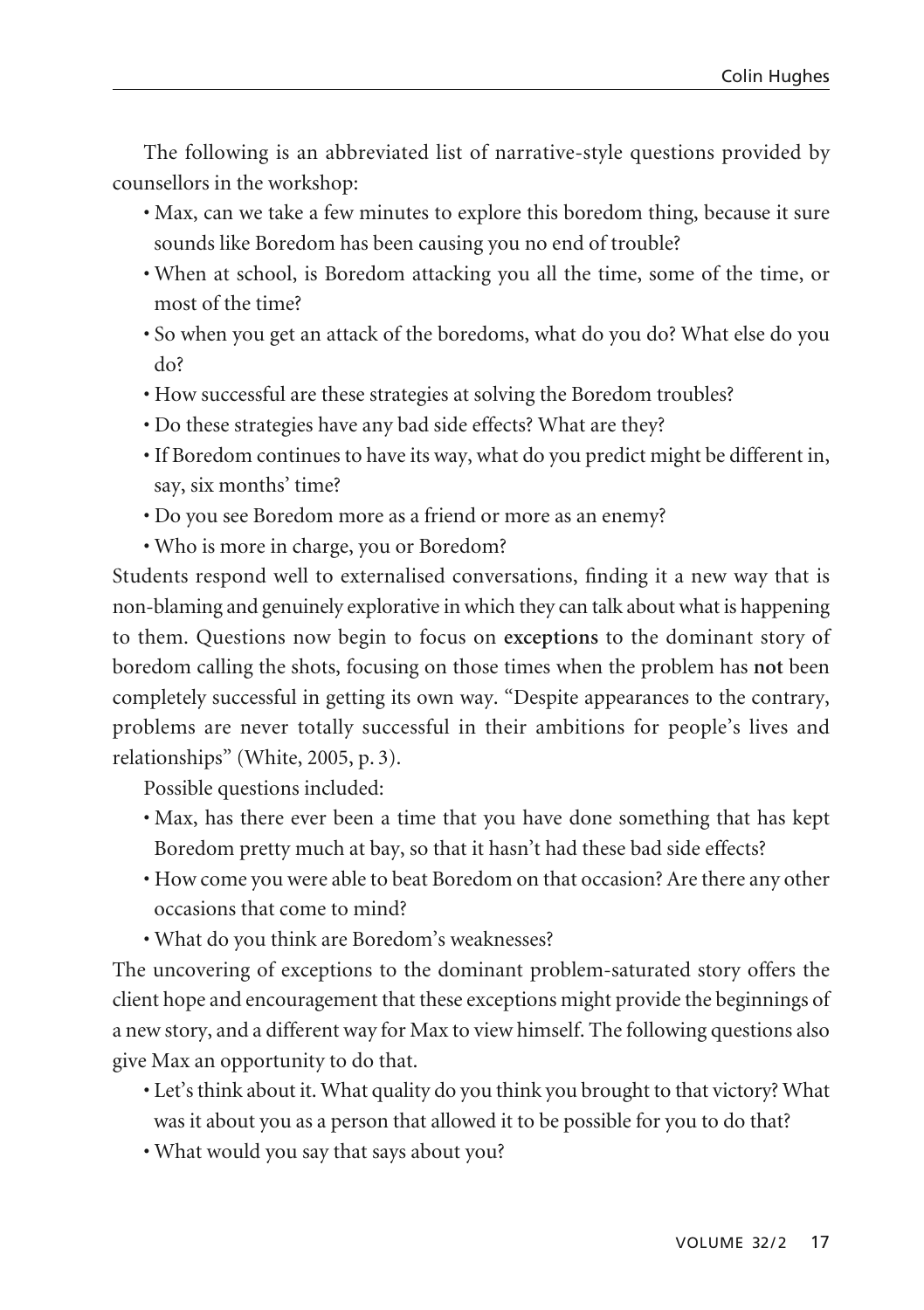Questions like these mine Max's experience, highlighting alternative storylines that had been hiding unnoticed in the shadow of the dominant story. These questions aim to give preference to a narrative that, although perhaps weak at this point, can be strengthened and adopted as the client's preferred story. Winslade and Monk (1999) made this comment:

*Just as the problem story has had a beginning a long way back in a client's life, so does the alternative story. It is important to detail the history of every relevant competency and ability. Hidden talents do not emerge out of nowhere into the counselling room. Careful questioning about early experiences of these capabilities strengthens the base from which to build a new sense of direction.* (p. 13)

An appreciative audience to Max's new directions is now deliberately sought. It is important that the new and emerging narrative, although authored in the counselling room, is anchored in the client's world beyond the counselling room. The following questions, which emerged from the workshop, illustrate that.

- What if we let your teachers know that you're trying new ways to overcome Boredom that allow you to keep focused on your work? Do you think they would be interested?
- What if we met, say, twice a week to review how your fight to loosen Boredom's grip is going? This is not always going to be an easy battle. Boredom has been used to having its own way for some time now and will not be pleased when you start standing up to it and showing new strength. Do you think that might be helpful?

Max embarks on a process, with the counsellor's help, in which he is enabled to externalise the problem, name it, look at ways the problem has interacted with him and he with the problem, and examine ways in which his environment supports or otherwise the problem. The questions highlight those times when his responses have not fitted the dominant problem-saturated story but where the beginnings of an alternative story of hope have emerged. This alternative story is grounded in Max's own lived history and then researched further, and an audience of support is created. As the new story is strengthened, different values and beliefs become infused into a new narrative around boredom and its alternatives—a narrative that works more successfully for Max.

It seemed clear to the counsellors in the workshop that this kind of work with students, which is common practice for them, provided young people with the chance to express their values and critically analyse them and the actions based on them (abilities one and three in the *Curriculum* list).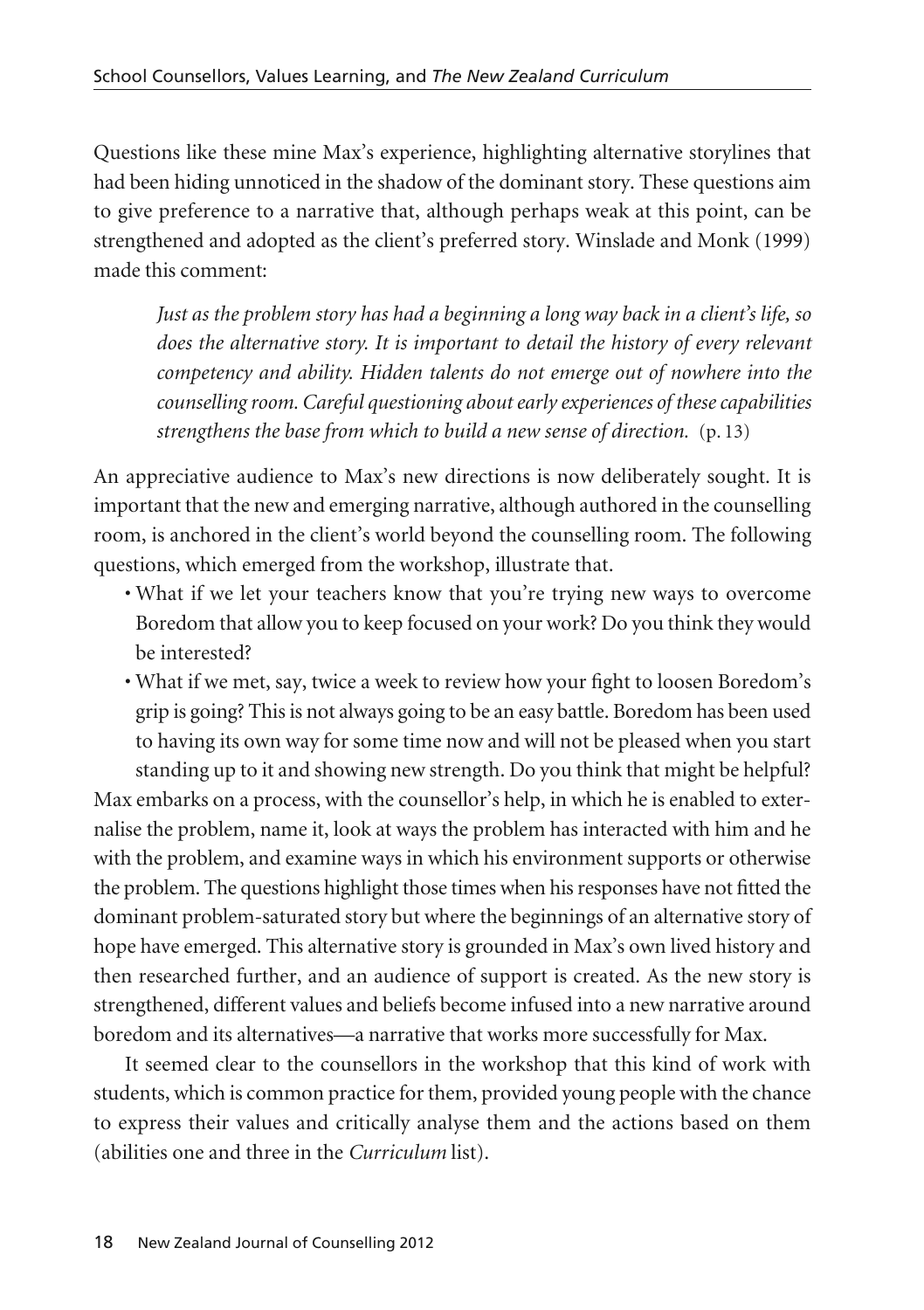## *2. Helping students to explore with empathy the values of others*

## **Scenario**

*Joanne, a year-13 girl, comes to see the counsellor. She is upset because Abby, her best friend, has become pregnant and has decided to keep the baby. Joanne feels strongly that Abby's decision to keep the baby is the wrong one, that she is "throwing her life away." She has argued strongly with Abby, who has decided that, for her, abortion is wrong. Joanne is frustrated that Abby is "so blind as to how this is going to mess up her life." Both were planning to go to university next year and now she feels Abby will never get the education or have the wonderful future she could have had.* 

*Joanne's anger at Abby's "stubbornness" makes it difficult for her to be supportive, something she feels guilty about because "Abby has been there for me in the past." Joanne hopes that counselling will "sort myself out and help me feel less angry towards Abby and understand her more."*

Relationship difficulties between pupils form a big part of a school counsellor's work, and not infrequently those difficulties arise from sharply differing values and beliefs. Exploring with empathy the values of others is frequently a part of resolving those difficulties.

Counsellors working on this scenario saw the concerns here as involving more than helping Joanne explore with empathy the values of her friend. There was also a strong sense of loss and grief lying behind Joanne's stated anger at her friend. Going to university together, which they had planned, talked, and dreamed about for most of the year, was no longer going to happen, and the desire Joanne expressed to the counsellor to sort herself out and feel less angry towards her friend is likely to involve counselling for grief as much as helping her explore with empathy the values of her friend. Understanding herself was important if she was going to be able to understand her friend.

Empathy is more than just a cognitive process of accepting certain facts. At some level, it involves identifying with the person, a sense of compassion without losing contact with your own identity (Bohart & Greenberg, 1997; Hermansson, 1998). Empathy does not require that one agrees with the other person's viewpoint but it does require sensitivity toward and understanding of how the other person may be feeling.

Some counsellors talked of ways in which they would offer to facilitate a meeting between the two friends if that was something both of them wanted. The purpose and goals of such a meeting would be established with both parties in separate interviews and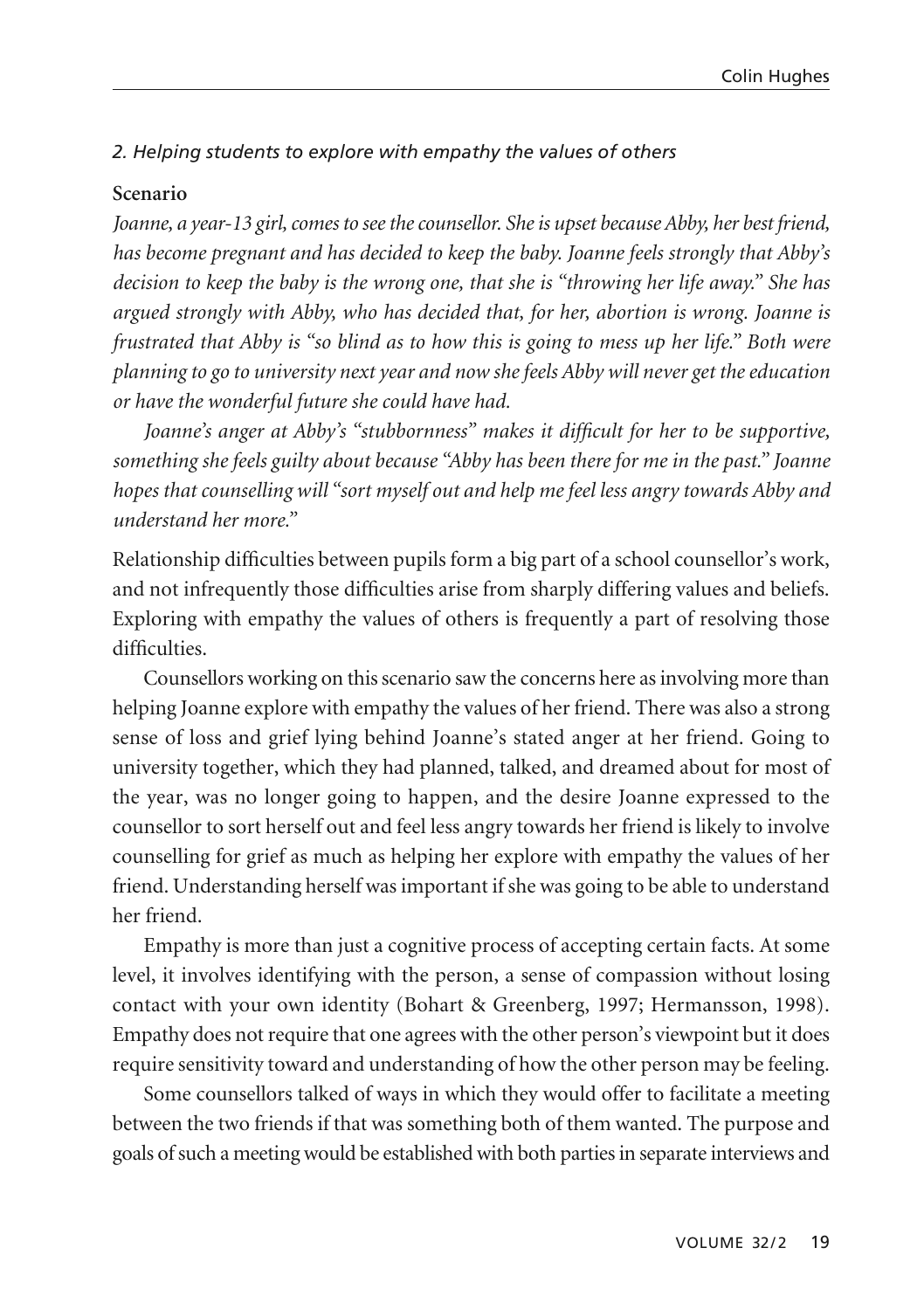the role of the counsellor clearly explained. This role would be to facilitate the friends' really hearing each other safely and respectfully. Some of the ways the counsellor might do that would be illustrated to Joanne and Abby so that they understood more clearly how the counsellor would facilitate this relationship counselling.

The counselling session would begin by reiterating the understandings that had been arrived at in the prior meeting to see if those understandings still held good for both parties. The counsellor would then explore the history of their friendship and what made it so special for them. Difficulties they may have faced in the past that strained their relationship and how they had overcome them may also be covered, on the basis of a solutions-to-problems approach (Manthei, 1997). Putting the present relationship problem within the bigger context of their relationship history could be a way for them to reconnect with the joys and strengths of the relationship, bringing to them a larger perspective that they could draw on at this difficult time.

Each would then be asked to make a statement about what they felt, and why, regarding their present relationship difficulties, and the counsellor would ask the other person what she heard. This may happen a number of times in the course of the counselling, and the accumulated effect of each girl's deeply and accurately listening to the other and knowing they had been heard would strengthen the sense of being understood and respected.

This relationship counselling process is a powerful way for students to explore with empathy the values of others. The end goal is not to bring about a unified point of view but to allow each person to hear with empathy what the other person is saying, so that each of them knows she has been heard and understood. It is in that context that friendship has the best chance of survival, as an outcome if you like, of the exploring with empathy that Joanne and Abby have practised here.

## *3. Discuss disagreements that arise from differences in values and negotiate solutions*

## **Scenario**

*Jaz, a year-11 girl, came to see the counsellor: "Mum and I are having these huge arguments about whether I can go out to a party at my girlfriend's place next weekend." Jaz desperately wants to attend and she wants to know how she can talk her mother into allowing her to go.*

For teenagers, learning to negotiate boundaries with parents is an important skill. Those who have not developed these skills may be more likely to resort to high-risk actions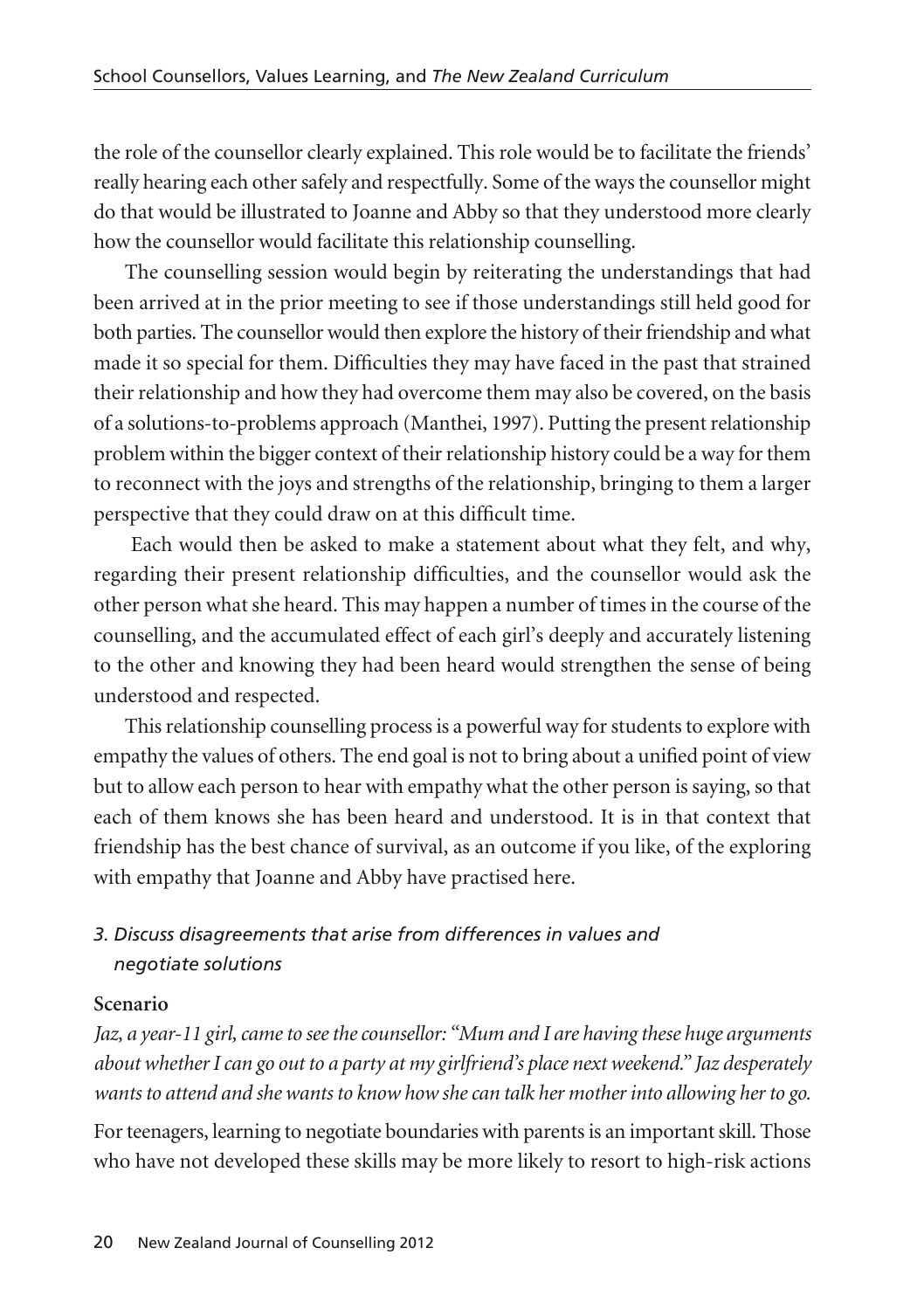such as sneaking out at night. When caught, the resulting loss of trust between parent and teenager results in the imposition of further parental restrictions and increased unhappiness.

Less extreme, but more frequent, are huge arguments such as Jaz reported. These can involve yelling, swearing, damaging property, sulking, emotional blackmail and the like. The end result is increased stress and unhappiness in the home for everyone. It is not surprising, therefore, that teaching students how to advocate respectfully for their point of view, and to negotiate and compromise, is a common and much requested task for school counsellors. The skills and understandings students develop when working with a counsellor on any such situation will generalise into their other relationships and assist the development of their abilities to negotiate differences and resolve relational conflict.

The following problem-solving approach, detailed on the workshop worksheets, has many variations, but all seek to teach a method of negotiation while at the same time modelling it in the client–counsellor relationship.

1. Establish a clear counselling contract. The counsellors wanted to talk to the student about what they could and could not do in this situation. They wanted to make clear to the student that they couldn't guarantee the result the client wanted, which was for Jaz's mum to allow her to go to the party, because that was a parent's decision to make. What they could do was to teach Jaz some negotiating skills that were respectful and could greatly reduce the chances of getting into unproductive arguments while increasing the chances of achieving an acceptable compromise. Would Jaz still be interested?

2. As a foundational step, time would be spent understanding the situation from Jaz's point of view, listening to and drawing out Jaz's own feelings: acknowledging her sense of desperation, her fear about being the only one of her group not able to attend, her anger at her parents, and her frustration at not knowing how to communicate with them so that they would listen to her. Jaz would soon be invited to think about her mother's feelings and point of view, and would be more likely to take up this invitation if the counsellor had listened to, respected, and understood her feelings and reasons. It is this empathetic listening with its skilled reflecting that will help Jaz to understand herself better. This process also models for Jaz something that she will be asked to do to listen to her parents in a way that ensures they know they have been heard.

3. The invitation to look at a parental point of view, beliefs and values is put to Jaz on quite a pragmatic basis of asking how she can possibly negotiate successfully with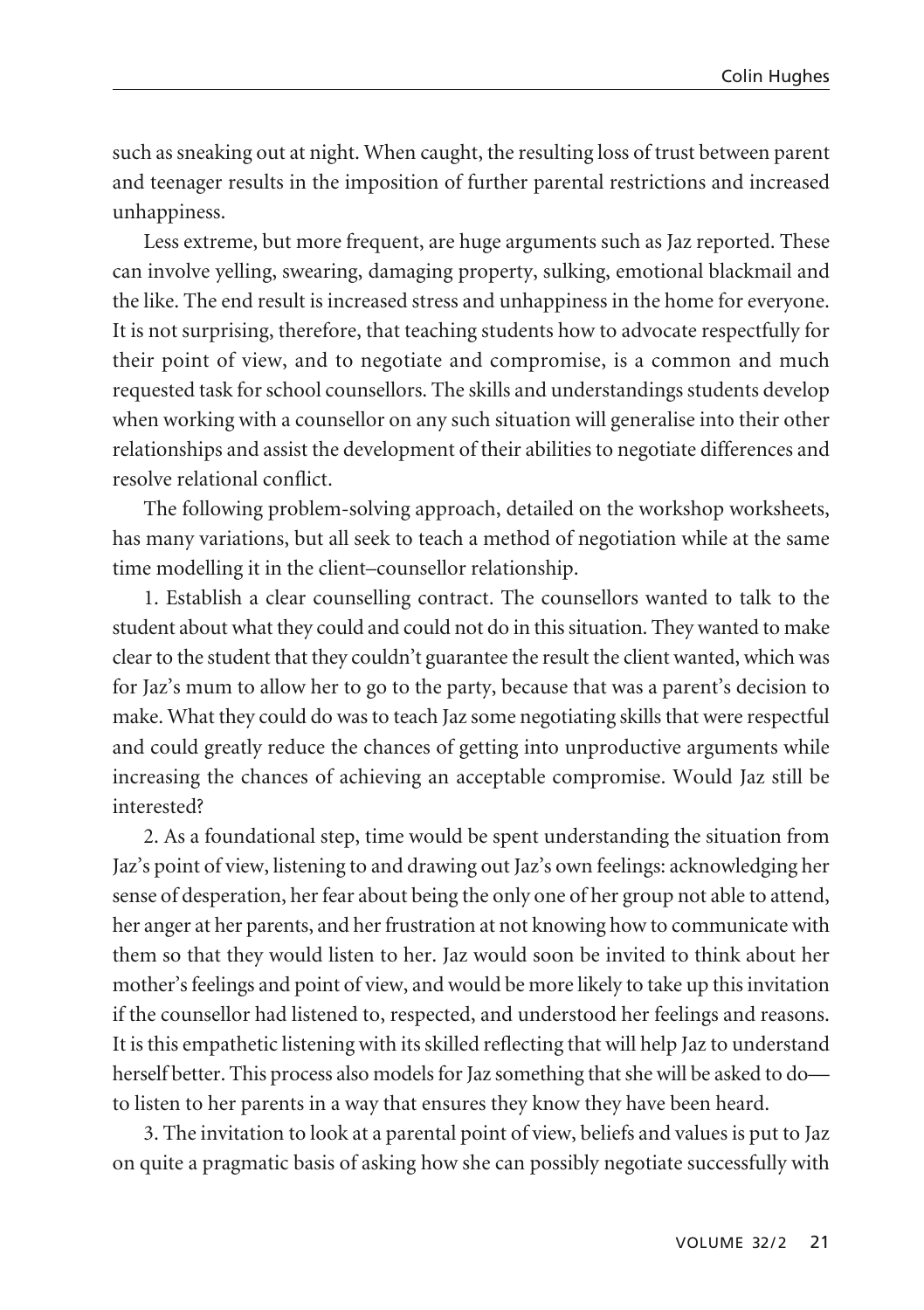her parents if she doesn't understand where they are coming from, and how her parents can be truly free to listen to her point of view if they are not confident that Jaz has really heard them. Furthermore, for negotiation to succeed there must be a clear and common understanding by both parties of the problem to be solved, and moreover, the problem needs to be framed in such a way that it *can* be solved. The counsellors stressed that taking her parents' concerns seriously does not mean that Jaz agrees with them, but it does mean that she hears their point of view and acknowledges that it is a serious issue for them. All the way through this process, the counsellor is modelling the kind of problem-solving behaviour that the student is encouraged to adopt, making the process explicit and transparent as they go along.

A list is then made of all the objections Jaz has heard her parents give for refusing permission to attend the party.

4. The counsellor then asks Jaz to think about what feelings her parents may have that drive these objections. Teenagers usually come up with words like worried, anxious, fearful, and protective. The counsellor suggests that for the negotiation to succeed, not only do the objections the parents have given need to be addressed, but also the fears that drive them.

5. Jaz is then invited to come up with as many solutions as possible to her parents' concerns, using a brainstorming technique in which no answer is too "way out." This can be a fun stage where some crazy ideas are put forward and a few laughs shared. The counsellor can be involved in co-constructing this list, and if Jaz has a support person then he or she can be pulled into the process too. Her best friend, who is holding the party, might be part of the process at this point.

6. The possible solutions are now worked through carefully, with some discarded, others accepted, and others modified until Jaz has a set of solutions that, as best she can tell, respectfully seeks to address her parents' concerns.

7. A conversation plan is now drawn up that acknowledges parental concerns and fears and seeks to put forward solutions that may address those concerns. Alternatively, a letter is co-constructed along a similar pattern with the counsellor, but written by Jaz to her parents. Letters have a number of advantages as a precursor to a conversation:

- a) The young person can take time to formulate exactly what she or he wants to say.
- b) It avoids conversations getting off track and bogged down in arguments before the message has even been delivered.
- c) It gives the parents time to think about a response rather than having an immediate reaction.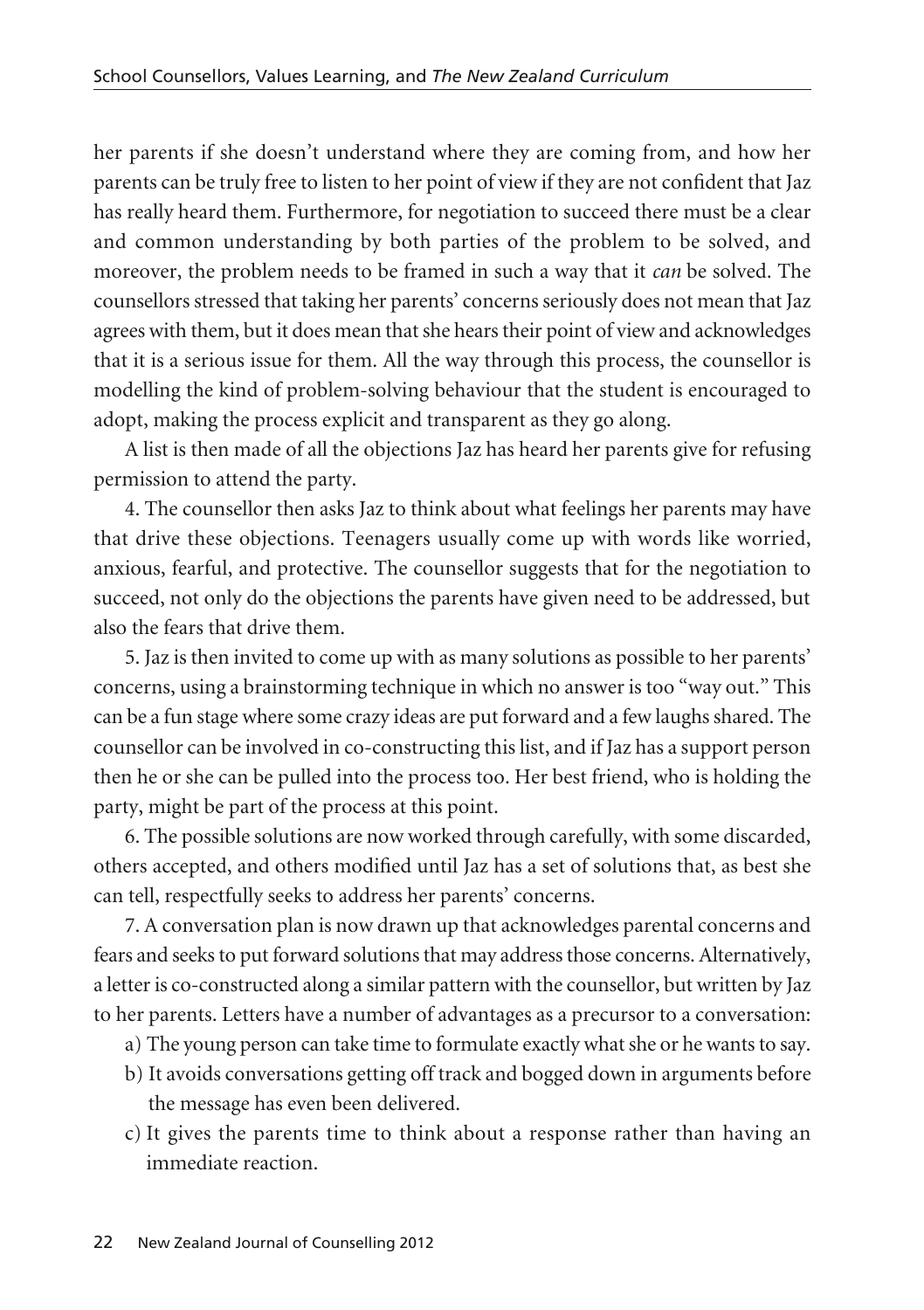d) It signals to the parents a new and more mature approach by the teenager.

e) The parent then has the choice of writing a reply or having a conversation.

While many teenagers respond warmly to the idea of a letter, some find the idea of writing to a parent such an alien idea that they feel more comfortable planning a conversation.

8. Following the conversation or letter to the parent, the student meets with the counsellor again to reflect on how it went and any learnings gained.

It is possible, however, although certainly not typical, for the student to use such knowledge to act unethically, using this process to build trust with a parent so as to make deception easier. The example of this provided in the workshop was a teenager who had agreed during the negotiations to make prearranged regular phone calls to her mother aimed at reassuring her that her daughter was at the party and all was well—but who decided to leave the party with a group of boys in a car while at the same time making the calls reassuring her mother that she was at the party. This brings us to consider the final ability relating to values: **to make ethical decisions and act on them**.

The counsellors, in discussing this issue, agreed that however dismayed they may have been, their role was to explore the client's decision with her in a non-judgemental way, and to hold it up to her scrutiny. Other people in the client's life may quite properly take up roles of delivering judgement and punishing, but this is not the distinctive role of a counsellor.

The practitioners suggested a number of counselling frameworks for exploring with the client her experience of deceiving her parents. Some suggested Gestalt "two-chair" work (Meier & Boivin, 2011) to create a conversation between two parts of the teenager: the part that wanted to honour the agreement she had come to with her parents, and the part of her that wanted to accept the boys' invitation to go off with them in the car for an hour or two. Other counsellors preferred approaches that explored the impact of her choices on the wider context of her family and friendships, co-constructing with her on the whiteboard the effect of each decision on these relationships. Helping the client to map out the impact of her decisions on others is an effective way of bringing other voices to the table, voices that add a richness and complexity that may have been overlooked. Doing so with Jaz would contribute to developing her sense of accountability to other significant people in her life.

Some counsellors thought they might use Interactive Drawing Therapy (Withers, 2009), for example asking the client to draw two objects or animals, one representing how she would see herself after making the decision not to break the agreement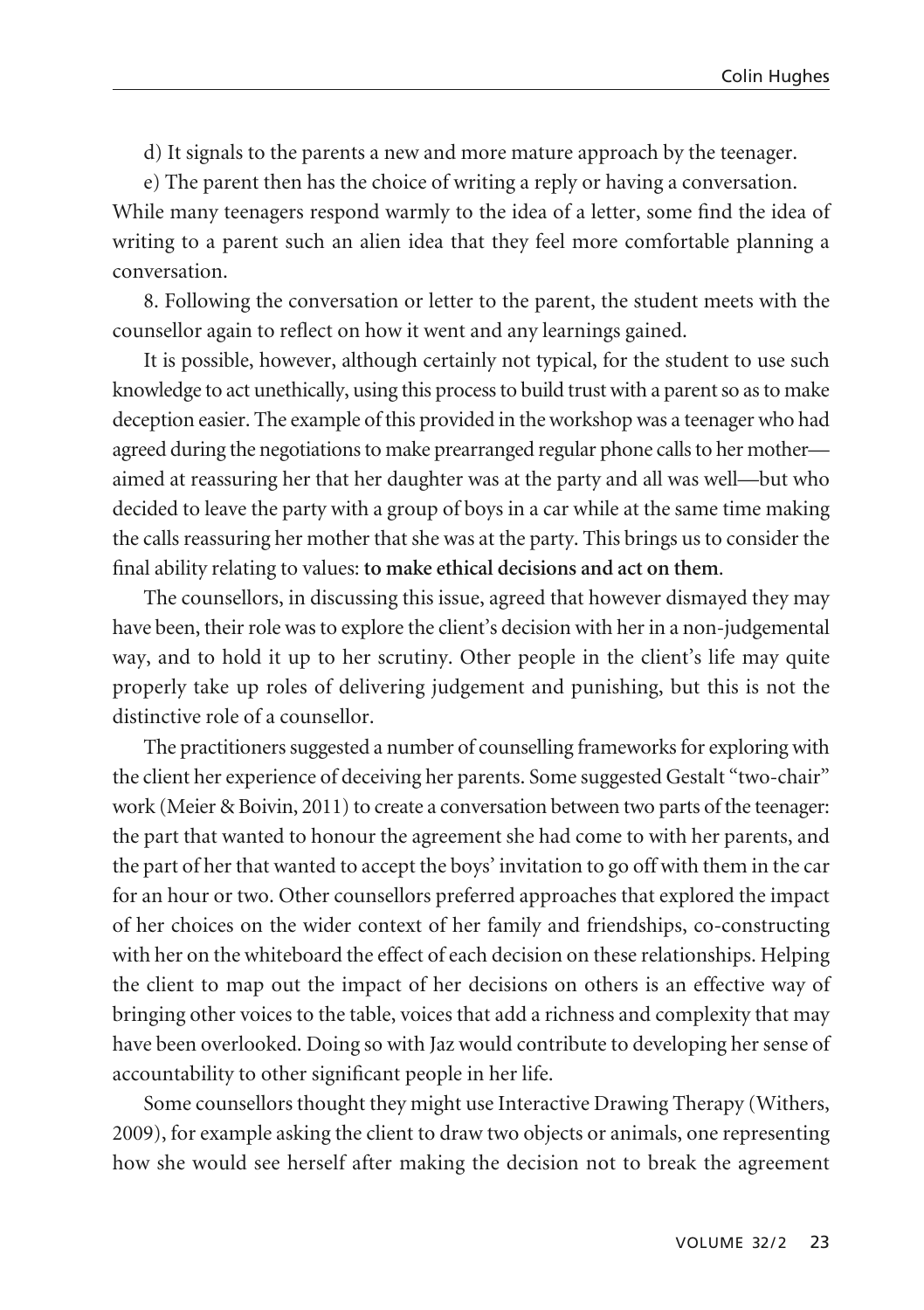reached with her parents and the other representing her view of herself if or when she made the opposite decision. Words and drawings are added and additional sheets used as the client explores and makes meaning for herself around this decision point.

## **Discussion**

The workshops identified a rich variety of therapeutic approaches that counsellors would employ in addressing the issues students brought to counselling, creating valueslearning opportunities for them. Counsellors agreed that most situations that clients brought to counselling were values-saturated. The counselling response to these student scenarios encouraged, modelled, explored, and developed the abilities listed in the *Curriculum*. It was not that the counsellors set out to teach these values or abilities. However, the abilities may be most authentically learned as a by-product of a studentcentred counselling process.

Underlying all the examples described above is a body of theory that guides the practice of counsellors, a code of ethics, and a unique role within the organisation of schools that is widely recognised. Together, these have a powerful influence on the way in which the counselling relationship is structured. Importantly, these factors come together to help define and regulate how power is distributed in the counsellor– client relationship.

The power between counsellor and client is typically different from that between teacher and student. Even the terms themselves, "client" and "pupil," carry with them very different connotations of how power is shared in the relationship. For teachers, maintaining a strong and often reinforced power differential between themselves and their pupils, sometimes referred to as "classroom management techniques," is seen as a crucial part of their role. In the counsellor–client relationship, considerable effort goes into directly negotiating power in the relationship. This is done in a number of ways.

First, the client, apart from exceptional circumstances, is given absolute power over what happens to the information that is shared. This culture of confidentiality (see Hughes, 2011) creates an internal landscape of safety that is more likely to encourage a student to share information and to explore, question, and challenge accepted values, both the student's and society's. This safety is particularly important when talking about feelings of shame, guilt, and confusion, when a client has violated her or his own values, or has strong feelings when their own values have been violated by another. Confidentiality is also important when questioning and examining discourses, for example of sexual identity, that form the background from which individual values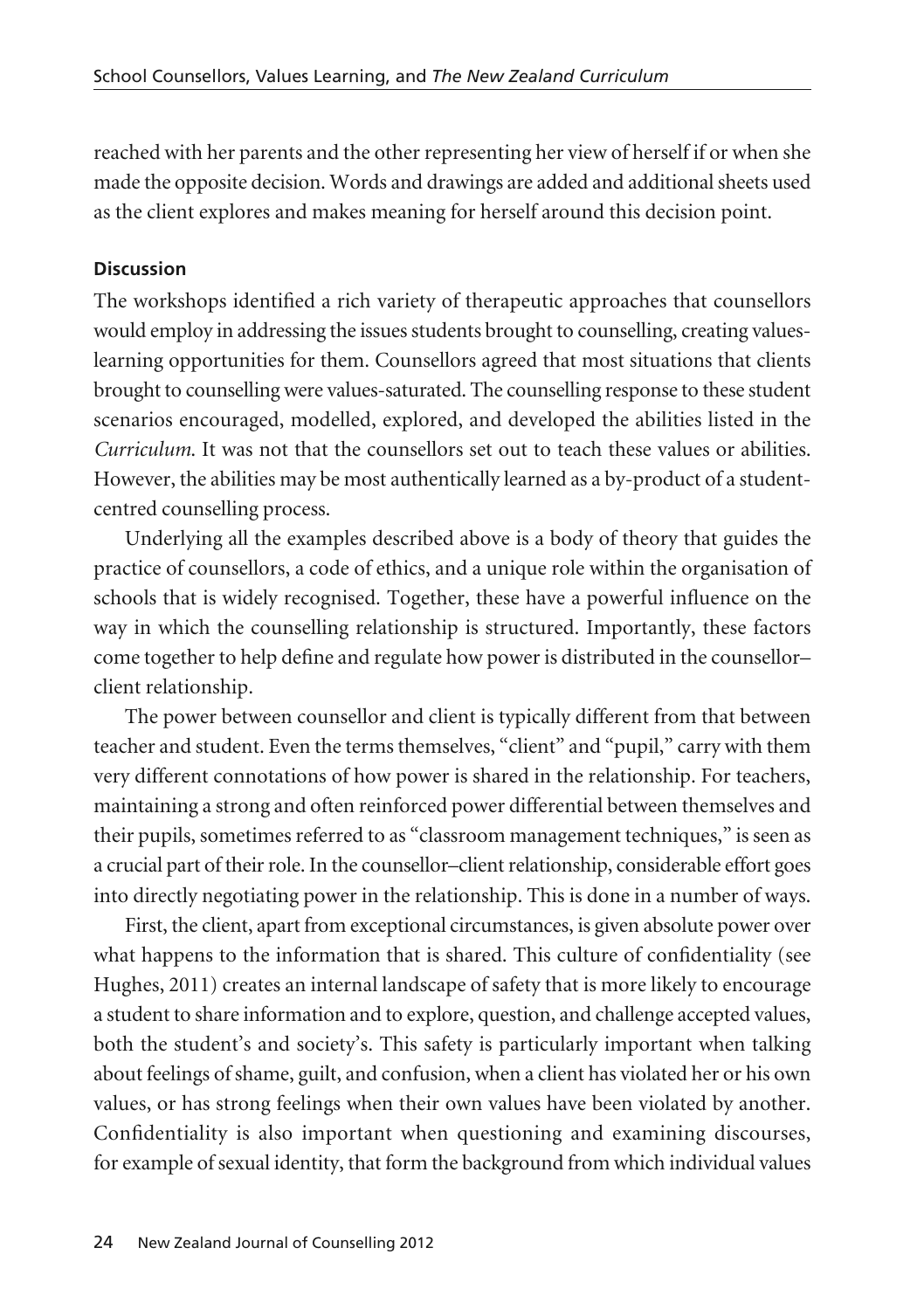are formed. Such questioning can be perceived as carrying real risk of disapproval from important and powerful people in the student's life. Without the security accorded by confidentiality, the risk is often seen by a client as too great for honest and in-depth exploration.

Another difference in the school context is the voluntary nature of the counselling activity. The majority of school students see the counsellor because they elect to, not because they are required to by some authority figure. (In the school where I work, the figure for self-referral is about 85%.) Likewise, there is usually no external sanction if the student does not turn up for an appointment. This is not generally the situation for the teacher–pupil relationship—attendance is not voluntary and missed classes or late arrival may be punished. The volitional nature of the counselling relationship means that the motivation to be involved in, and to continue being involved in, learning through counselling is located with the client, not in any external system. This helps set the foundation for a highly co-constructed learning environment.

Another way in which power is distributed differently is that the client brings the curriculum. The young person's concern becomes the focus of exploration and learning. In the teacher–pupil relationship, the curriculum is chosen for them in most cases, and generally what the student wishes to talk about is subordinate to the topic at hand. Helping students keep on task—that is, attending to a subject area that is largely externally determined—is seen as a key teaching task. For the counsellor, keeping the client on task has a different kind of focus, requiring the counsellor to listen closely to the client's responses and employ a range of techniques to help them explore at ever-increasing depth or breadth the issue they have brought to counselling. The curriculum is to follow the client. The learning that occurs in counselling, then, seen through the lens of the *Curriculum*, is client-driven, and this gives the learning environment in the counselling room a different and important flavour.

Likewise, the power of evaluating the learning lies primarily with the client. The client reaches a verdict in the courtroom of everyday life, as she or he is examined by life's circumstances on the usefulness and helpfulness of an idea, or perspective, and the emotional support received through counselling. This claim does not mean, however, that counsellors are uninvolved in the evaluative process. Counsellors will prompt evaluative conversations at the end of a counselling session by asking questions such as:

• "Out of all the things that we talked about today, did anything stand out to you as being important or helpful for you?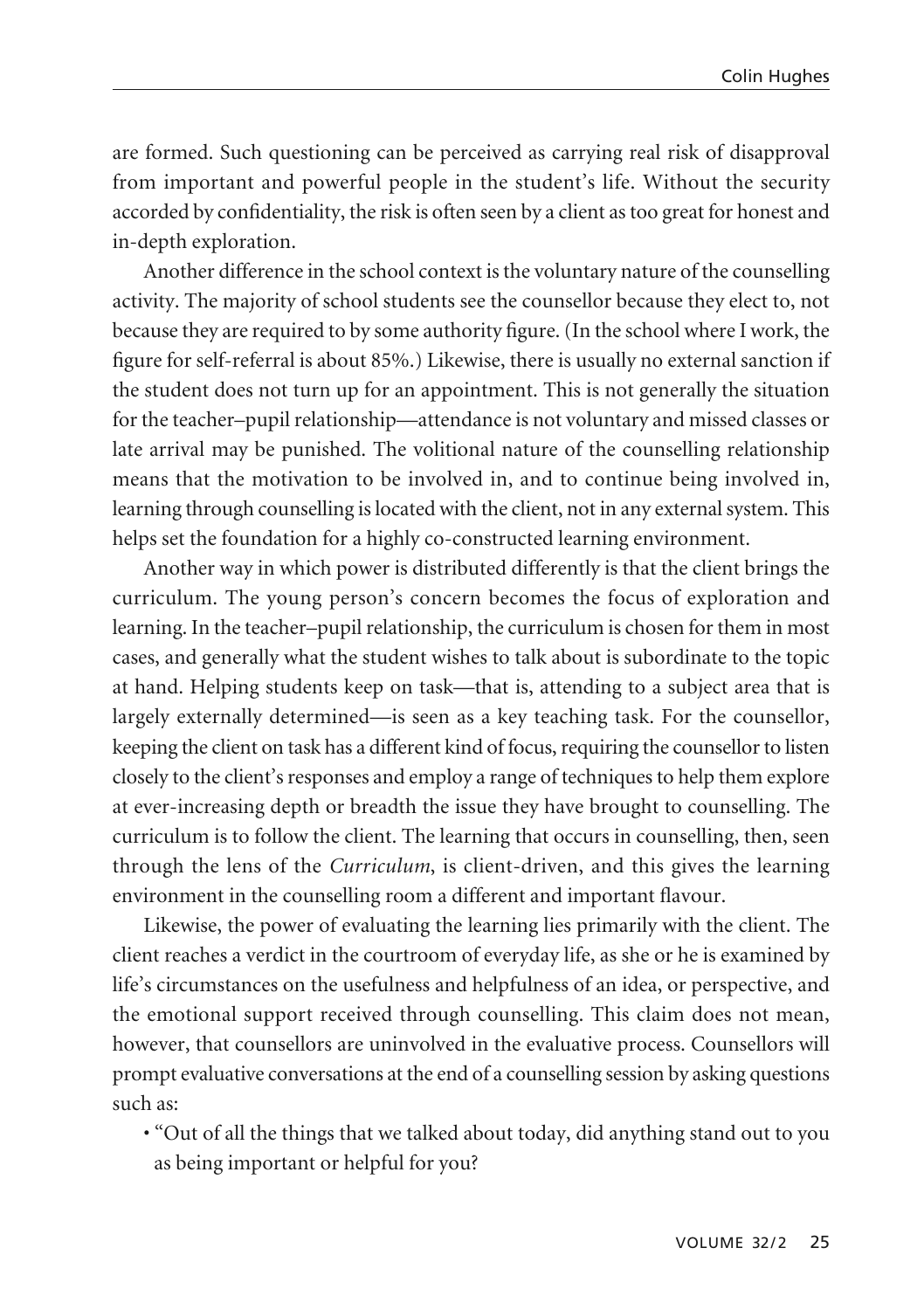• "How will you know if things are different for you as a result of this counselling?" In subsequent sessions, counsellors will also often lead conversations that help clients to notice changes they have made in relation to the problem, encourage client curiosity about those changes, and help them to learn from them. The scaffolding of such evaluative conversations is based on the lived experience of the client's relationship to the issue at hand, not some external criteria. The exception to that is when the counsellor is involved in some formal diagnostic evaluation with the client, or when the counsellor must take responsibility in a situation where there is a risk of serious harm (Agee, 2011).

In the school environment, the only professional who does not have a direct disciplinarian role is the counsellor. This separation of counselling from the disciplining of students has been recognised right from the inception of counselling in schools (Department of Education, 1971). The paradox is that this positioning of the counsellor as not-powerful, in terms of having a disciplinary role, opens up the possibility for different kinds of learning conversations with students that can have powerful effects in their lives.

Guarding the distinctiveness of the counsellor's role in a school is important and should not be compromised by requiring counsellors to adopt roles that set their power relationship with students at variance with their counselling role, as can sometimes occur in playground policing and classroom management. Just as "key competencies are not just for young people—students, teachers, leaders, parents, community members are all both teachers and learners" (MoE, 2010), the distinctiveness of the counsellor's role gives a school, its students, teachers, and members of the wider school community options for learning for life that might not otherwise be available.

## **Conclusion**

When invited to examine their work in the light of the five values-related abilities listed in *The New Zealand Curriculum*, school counsellors illustrated the ways in which counselling was associated strongly with encouraging, modelling, exploring, and developing these abilities with students. Hughes's (2009) study suggested a similarly strong connection between counselling and the development of key competencies in students. Together, these two pieces of work indicate that the counselling room, not just the classroom, is a location for student learning in terms of the *Curriculum*. If the broader canvas of defining learning success in terms of the key competencies and values underlying the *Curriculum* is used as the measure, then the contribution that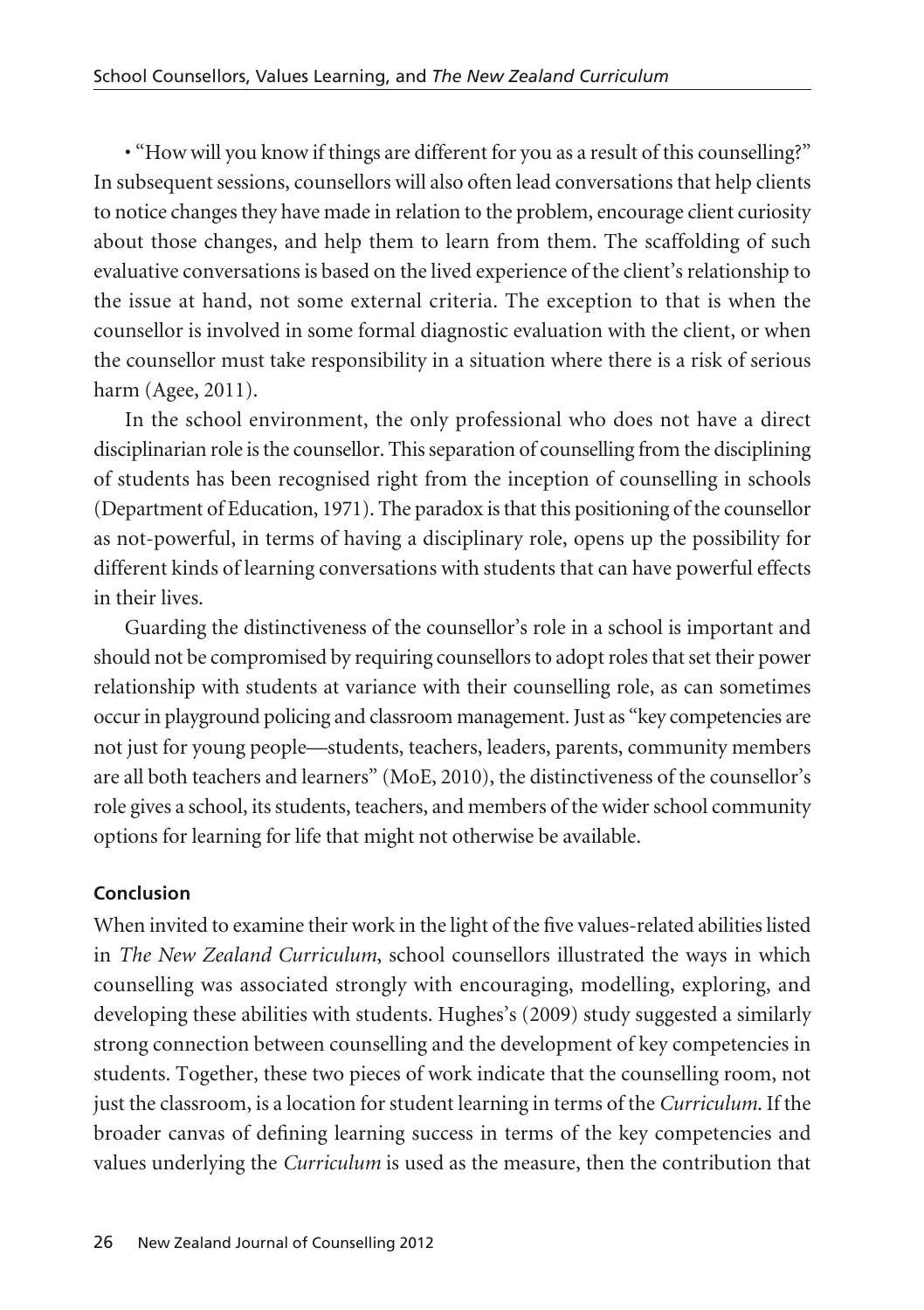counsellors make to student learning can be seen as a central aspect of the core business of a school.

I also suggest that the way in which power is positioned in the counsellor–student relationship offers students a learning environment that differs from the classroom environment, and this difference has important implications and value for student learning. Given the current pressures within schools, this difference, if not articulated, understood, and protected, is at risk of erosion and the value of the counselling room as a learning environment diminished. The connection between school counselling and student learning in terms of the *Curriculum* is therefore a significant area for further investigation through more formalised research.

### Endnotes

- 1 The author is currently a member of a Teaching and Learning Research Initiative-funded study of school guidance counselling and the Key Competencies. See http://www.tlri.org.nz/ tlri-research/research-progress. The workshop that is the focus of this article contributed to the development of the TLRI project.
- 2 These examples were constructed on the basis of my counselling experience.

#### References

- Agee, M. (2011). Imminent threat of serious harm. In K. Crocket, M. Agee, & S. Cornforth (Eds.), Ethics in practice: A guide for counsellors (pp. 188–190). Wellington, New Zealand: Dunmore Press.
- Bohart, A. C., & Greenberg, L. S. (1997). *Empathy reconsidered: New directions in psychotherapy.* Washington, DC: American Psychological Association.
- Cooper, M., & McLeod, J. (2011). *Pluralistic counselling and psychotherapy.* Thousand Oaks, CA: Sage.
- Department of Education. (1971). *Guidance in secondary schools: Report of Working Party*. Wellington, New Zealand: Author.
- Dryden, W., & DiGiuseppe, R. (1990). *A primer on Rational Emotive Therapy*. Champaign, IL: Research Press.
- Duncan, B. L., Miller, S. D., Wampold, B. E., & Hubble, M. A. (Eds.). (2010). *The heart and soul of change: Delivering what works in therapy* (2nd ed.). Washington, DC: American Psychological Association.
- Hermansson, G. (1998). *Eclectic counselling: Working with an integrated model* (2nd ed.). Palmerston North, New Zealand: Inside-out Books.